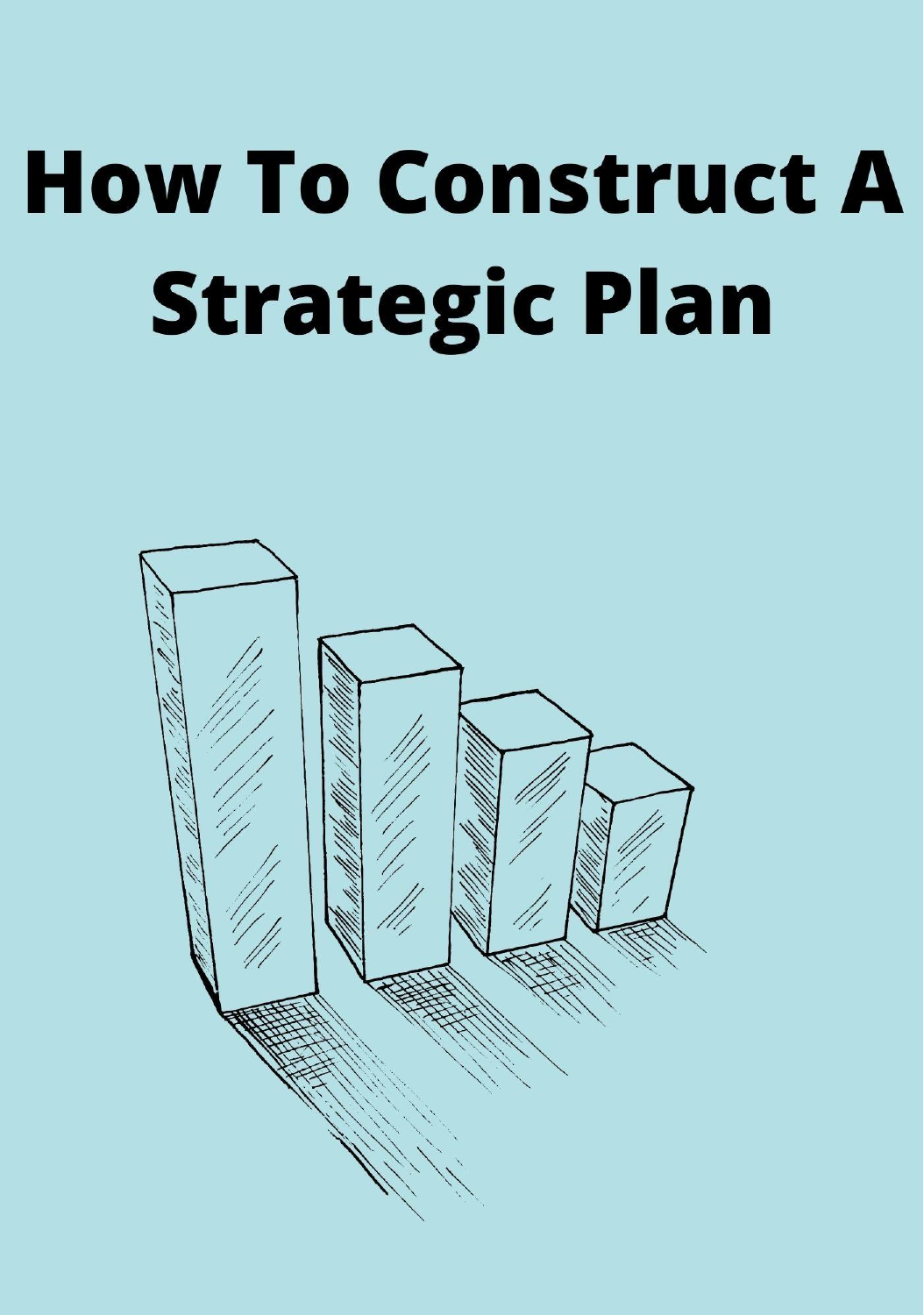## **Contents**

|                                       | Page           |
|---------------------------------------|----------------|
| What is strategy?                     | 1              |
| A starting point                      | 1              |
| Why geography is important            | 3              |
| Defining your goals                   | 3              |
| What are your objectives              | 4              |
| What are the roadblocks               | 5              |
| Match roadblocks to objectives        | 6              |
| The standard process and why it fails | 6              |
| The market analysis process           | $\overline{7}$ |
| Value chain                           | $\overline{7}$ |
| Analysis - The key steps              | 9              |
| The deliverable                       | 9              |
| The need                              | 10             |
| The competition                       | 11             |
| The core                              | 11             |
| Your position in the marketplace      | 12             |
| Your customer                         | 13             |
| Your focus                            | 13             |
| Developing a strategy                 | 14             |
| <b>Tactics</b>                        | 14             |
| <b>Evaluate success</b>               | 15             |
| A template                            | 16             |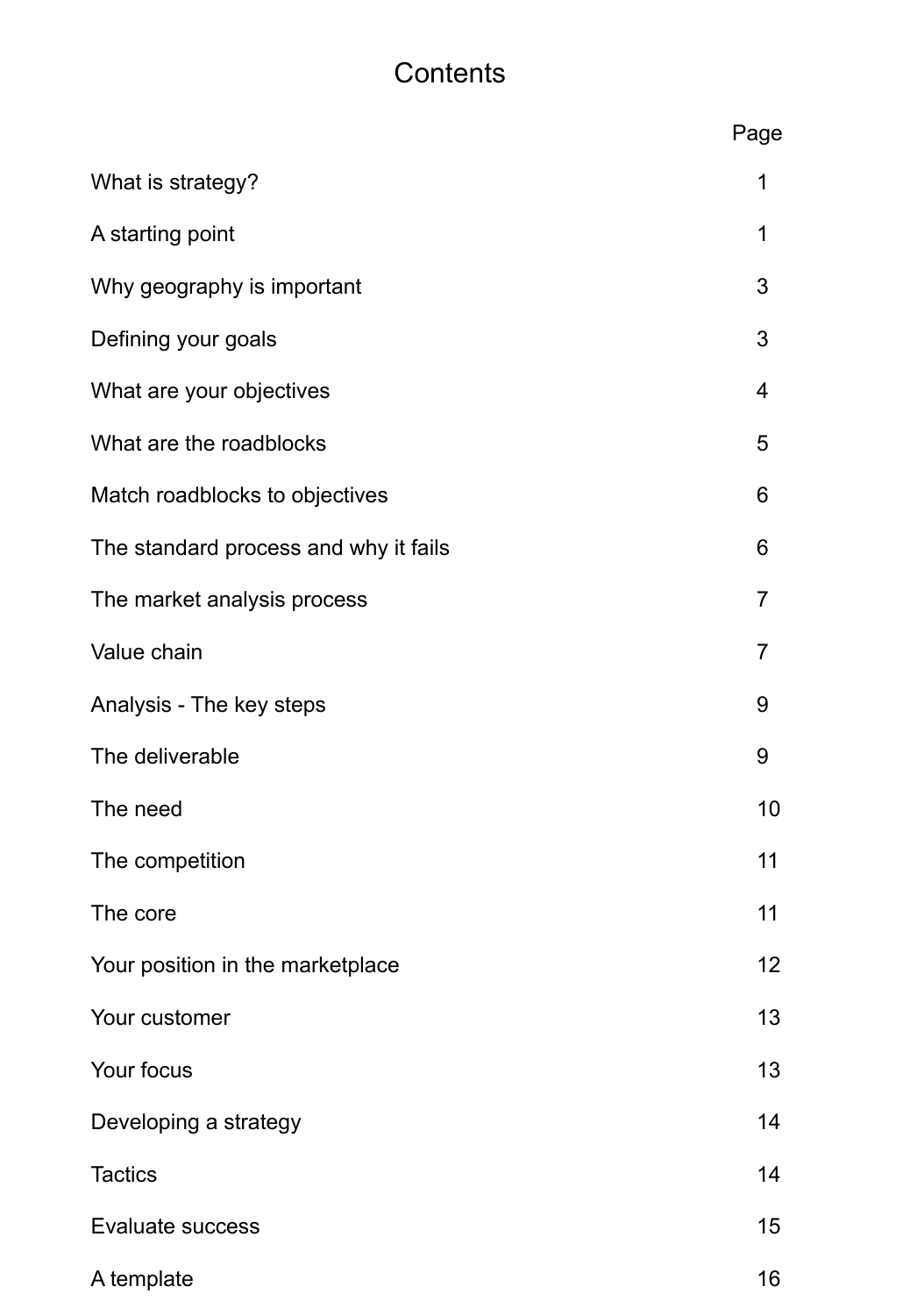There is an awful lot of confusion about what is (and what is not) strategy. Unfortunately, much of the coverage of strategy is way over complicated. In reality, it is simply a guide to how to get from A to B. I suggest that is something every small business needs. I provide a simple framework to follow to build your own small business strategy and plan.

#### **What Is Strategy?**

In essence, it's simple. Let's take an example. Let's suppose in the next year you want to publish your first book on Amazon. That is your goal.

To achieve your goal you calculate you will need to write 2,000 words per day,six days a week. That is your objective. It is quantifiable and time-limited.

Your strategy is how you are going to achieve that objective. Where are you going to work? What proportion of your time will you spend on research?

Crucially, a strategy is also about dealing with obstacles. How will you lockout distractions? If you know you are prone to procrastination how will you deal with that?

Finally, there are tactics. Will you use paper or a computer? Will you use a sign on your door when you are working to prevent the kids from breaking in?

## **A Starting Point**

Let's assume you have an existing business. Rather than sit there and stare at a blank bit of paper, start with this - why do you do what you do? If you are a small business owner the alternative would be to work for someone else. It would be a lot more secure, less stressful and it may pay as much so why don't you do that - there must be a reason. Write it down. This is the why.

Next, what is it that drives you day to day? Is it family, is it a need to be recognised for what you do, is it self esteem, is it money or is it you have ended up in a position where you have no choice? Whatever it is, write it down. This is the driver.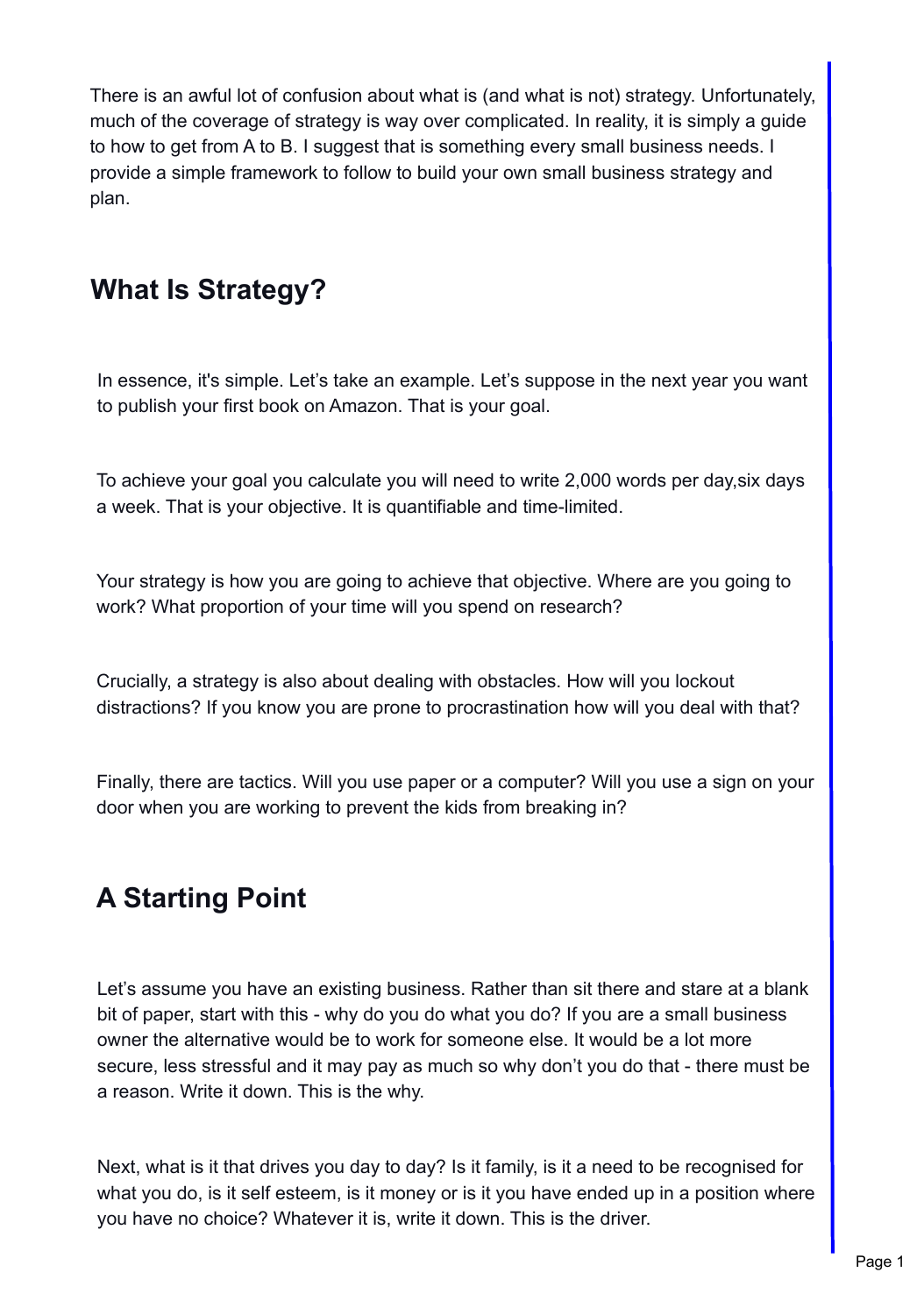Don't worry if there is some overlap between your why and your driver. All you are trying to do at this stage is to get a basic framework in place you can then build on.

The final step is to write down these four questions. Two on each side of a piece of A4 paper leaving plenty of space under each question.

1 What fundamental product or service do you provide? - *The Deliverable*

2 Who needs that product or service and why? - *The Need*

3 Who else delivers a product or service that meets that customer need? - *Competition*

4 Given question 3 why should anyone buy from you? - *The Core*

The deliverable is your core product or service. For example, your company could clean commercial and residential properties. If so the core service is cleaning services, there is no need at this stage to break it down any further.

If your product/services are more distinct then you need to perform a separate exercise from this point forward for each. For example, you could do house renovation work and mould remediation work. These services satisfy a different customer need.

The definition of your deliverable should be short and succinct. You need to get to the essence of what you do.

If answers to the four questions come to you immediately scribble them down. If not, it doesn't matter. Now fold up that piece of paper and take it (and a pencil) everywhere you go for the next week. As you go about your daily business ideas will pop into your head. Pull out your piece of paper and scribble them down under the relevant question.

At the end of the week take out your notes and try to pull them into some sort of order. You should have six headings. The why, the driver and the four questions. You may only have one or two bullet points under each heading. That is fine, you don't need fluff, you need focus.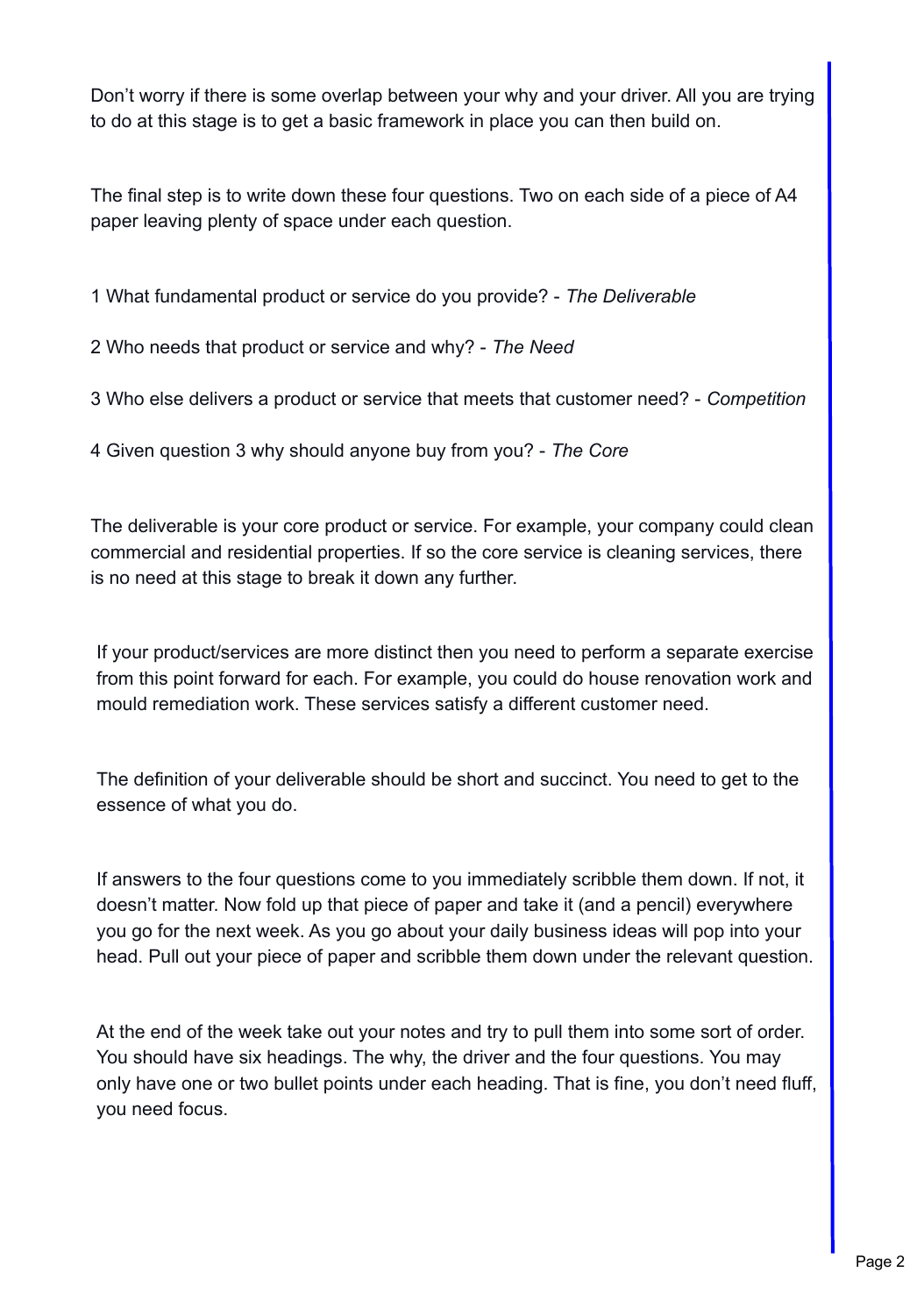If you intend to start a new business then the above should be the starting point for your research. The answers to the above questions plus your value chain should give you a strong indicator if you have a viable business concept (or not). Your deliverable (including pricing strategy) must be properly defined before you continue.

When finished, keep your key questions paper close. It is too easy for a strategy exercise to wander off track. You have to maintain a focus on the key issues. Keep referring to your key questions paper. It will pull you back to what is important. We will return to deliverable, need, competition and core - particularly the core.

## **Why Geography Is Important**

It is important to define the areas you will cover. Do you only operate locally or nationwide? Specifically, what areas do you cover? If you are currently local but you aim to go national that is fine but that needs to be an input to your strategy. The way local firms operate is different from national firms.

## **Defining Your Goals**

Remember your goal is your finish point. It is where you want to get to. Depending on your circumstances you may need to define long and short term goals. For example, your goal may be to sell your business and retire. But if you are in your early forties that goal is a long way off.

It is still the long term goal, but it is impossible to plan that far ahead. Therefore, you will also need some shorter-term goals. These should be staging points on the way to the long term goal.

Your 'Why' and your 'Drivers' feed into your goals. They limit their scale and scope. Check back to make sure your goals match your why and drivers. If they don't everything else that follows WILL fail.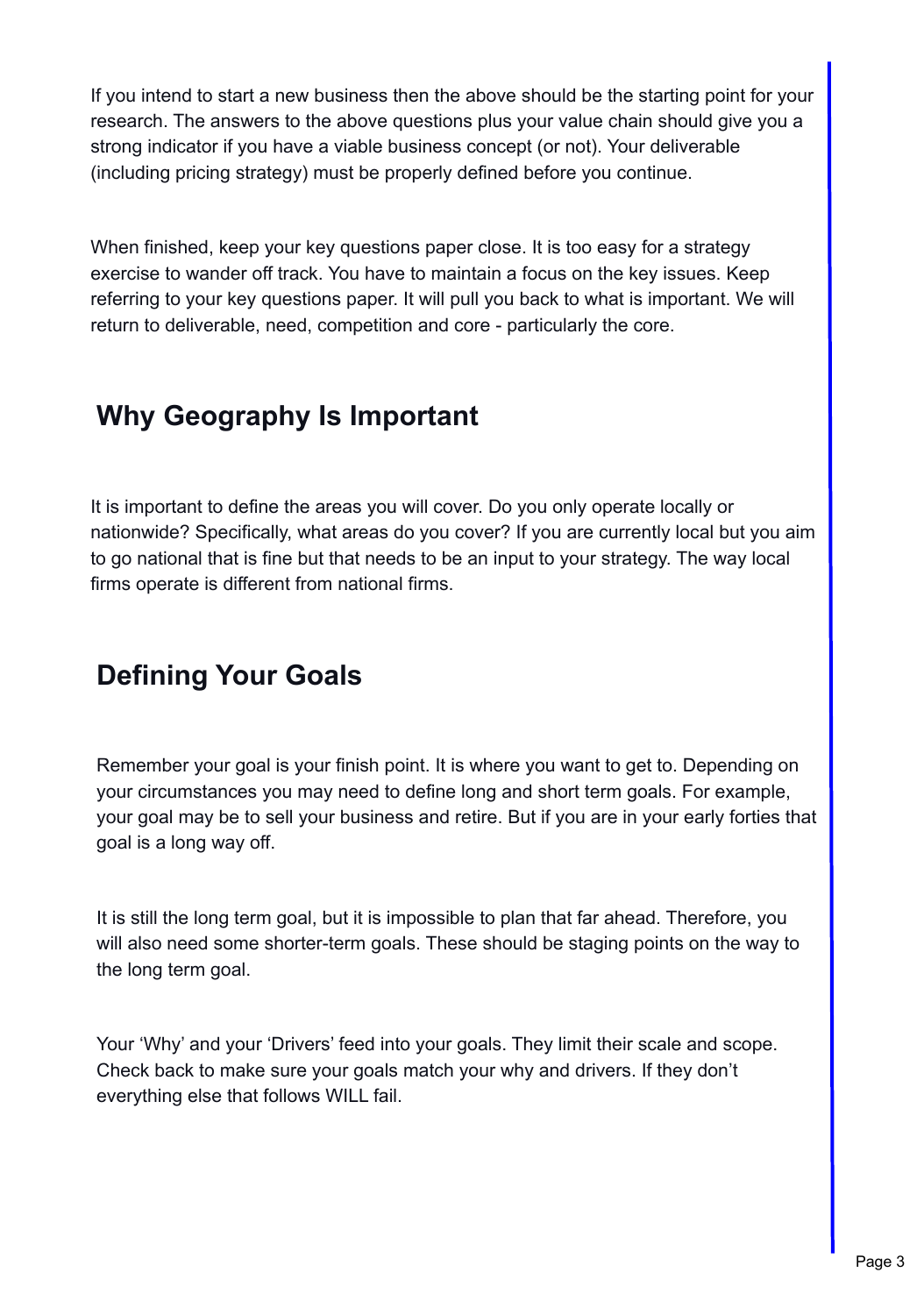Goals are more than statements and need some fleshing out. Your goal might be to sell your business but sell it for £1 or £1m? I guess it is the latter. Write your goals with sufficient detail so you can go back to them and immediately grasp what you are trying to achieve. You do not need lots of detail (that comes with the next stage - objectives) but you need enough to make it an identifiable target.

It is fine to be ambitious but your goals also need to be reasonable. Otherwise, all your goals will do is knock your motivation. Your goal could be to reach £2m turnover in two years. If in the first year you do £10k then all the £2m target will do is knock your belief system and self-esteem.

There might be good and valid reasons why you only do £10K in the first year. It might be part of the plan. Amazon made huge losses early in its history but they had a plan (and investors signed up to that plan). The point is your plan should match with your (quantifiable and time-limited) objectives.

Really term goals you will need to break into sub-goals. Standard practice ten years ago was to plan for the next five years. Now a realistic target is two to three years maximum. The world moves too fast to plan any further out. Sub-goals should be steps on the way to a long term goal.

With your goals in place, it's time to move on to your objectives.

### What Are Your Objectives

In broad terms what are you going to need to do to achieve your goals? These are your objectives. They must be quantifiable (1000 of) and time-limited (by August 2022). It is best to start with your goals and cascade downwards, defining objectives as you go.

It takes time to complete this process and it is unlikely you will be able to complete it in one sitting. Make a start and draw out your objectives.

Keep editing until it all makes sense. Don't worry about how you are going to achieve those objectives, that comes next. Do not get drawn into writing down how you will achieve something, that is a tactic, not an objective.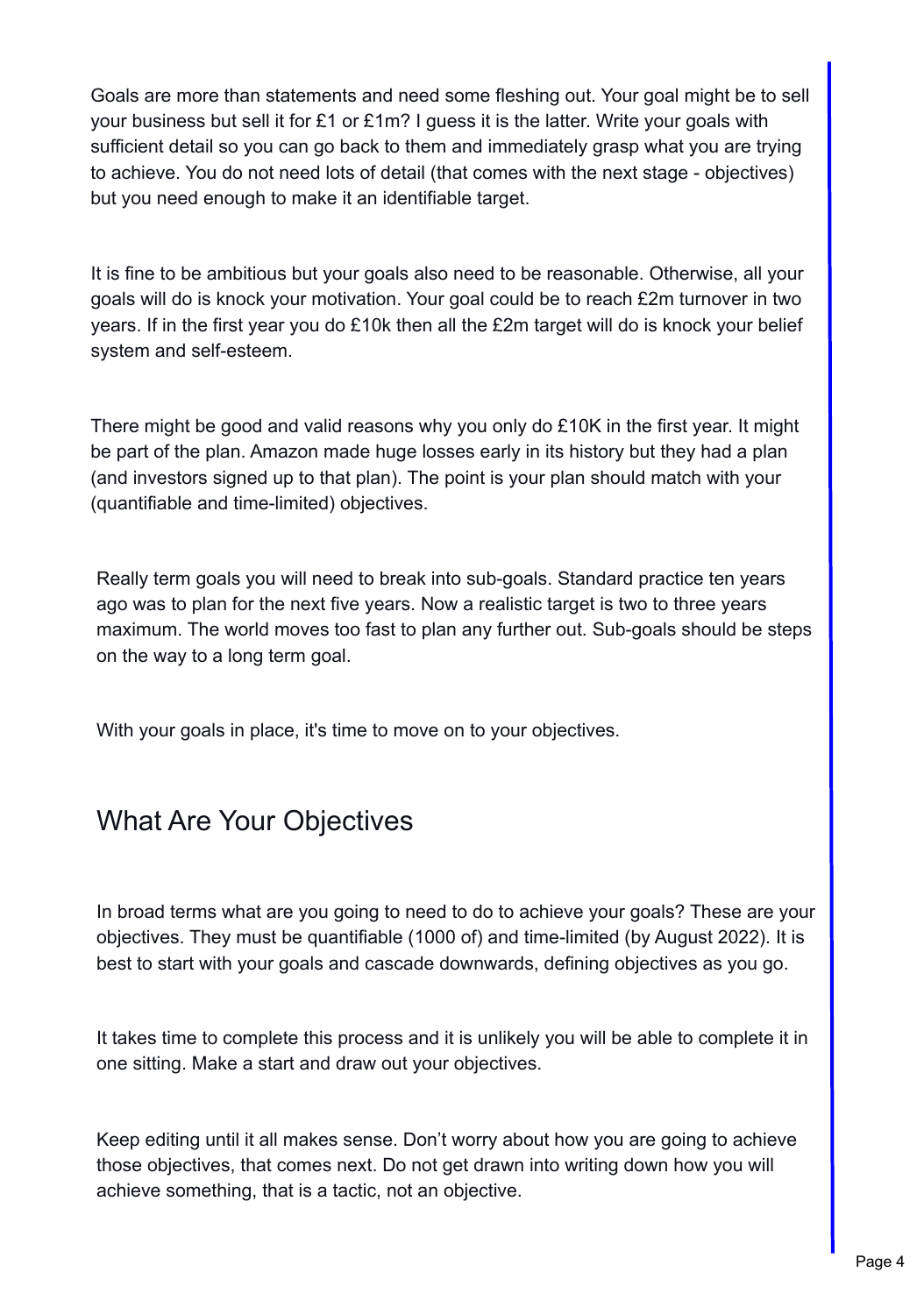As you move through the strategy process you will continually come back and revise the previous step until everything matches up. If you either get stuck or feel you are wandering off at a tangent refer back to your six questions sheet. This should give you the guidance you need on what is important.

Next comes the interesting bit. There will inevitably be roadblocks that could prevent you from achieving your objectives. How will you deal with them?

## **What Are The Roadblocks**

Many of the standard texts on strategy gloss over this bit (or ignore it altogether). You have your objectives. All you need to do is diligently work towards achieving those objectives day by day and everything will be fine (not). If it was easy everyone would be doing it.

Before diving into the analysis stage. You need to take a hard (and brutally honest) look at what could stop you from achieving your objectives. Take a top-level view only at this stage as more roadblocks will drop out as you dig more into the analysis.

Many roadblocks will be obvious as you will bang up against them regularly. Again it can be useful to chew this over for a few days. Write down each objective and carry the list around with you adding notes on what key issues limit your progress as you go.

If you are starting a new business this step can be difficult as you don't have hands-on experience of the market. That said, you should try hard to identify potential roadblocks. Be honest with yourself. It could save you an awful lot of time (and money) later.

Of course, it is important to remain positive and not get despondent about apparently tough obstacles. Against that it is also vital to not gloss over obvious roadblocks to progress. Where you have limitations, accept them, note them and move on.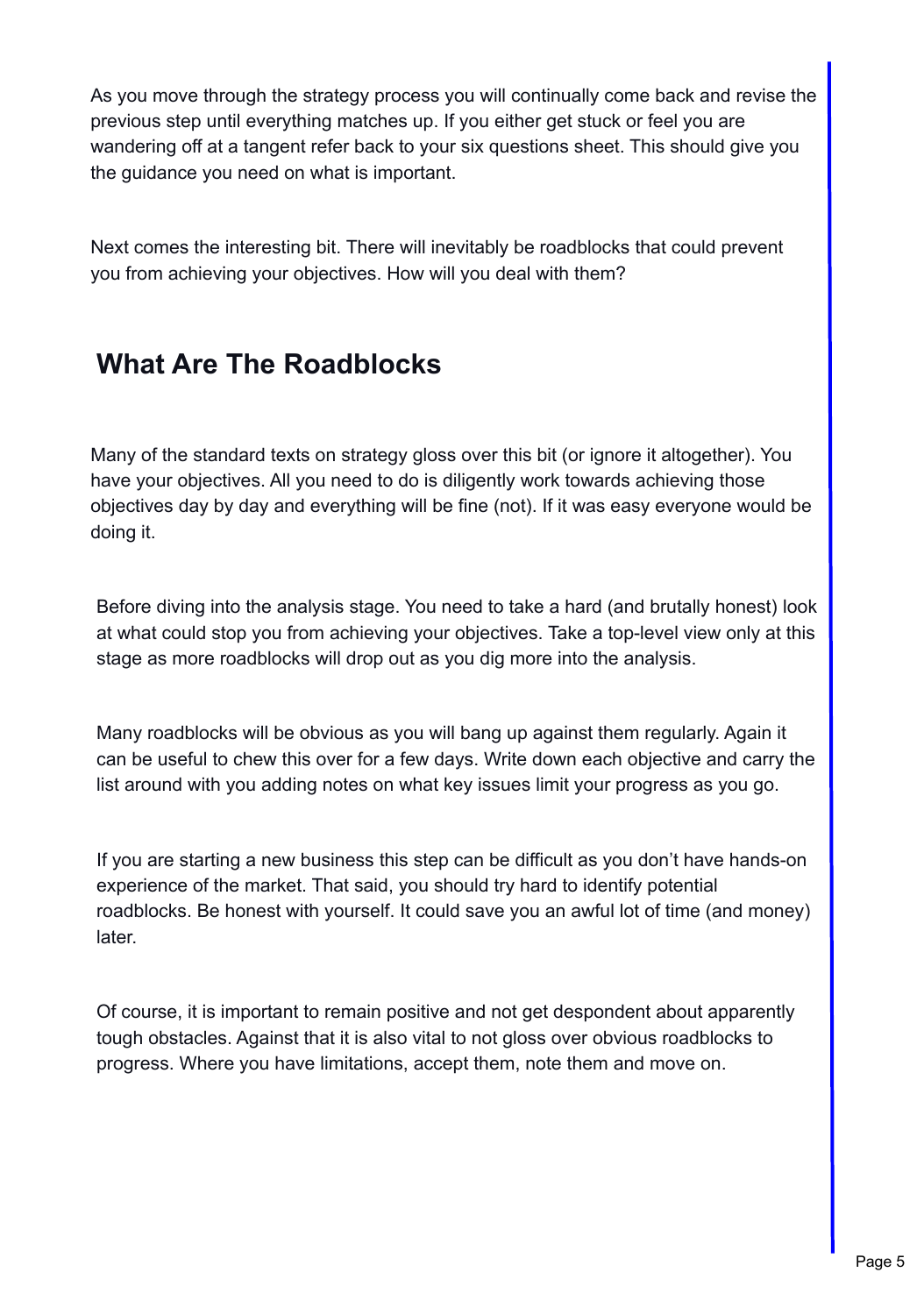### **Match Roadblocks To Objectives**

Knock your notes into a list with the most serious roadblocks at the top of that list. Now match roadblocks to objectives. Don't worry at this stage about how you will deal with these roadblocks, that comes later. Based on the analysis stages your roadblock list could change.

## **The Standard Strategy Process And Why It Fails**

The steps in the standard strategy process vary depending on what you read but generally are:

- Market Analysis.
- SWOT (Strengths, Weaknesses, Opportunities, Threats) summary.
- Choosing the objectives to attack.
- Defining the strategies required to achieve objectives.
- Define tactics.
- Make plans.
- Measurement and review.

The last step includes a feedback mechanism to objectives and strategies so they can be modified depending on results.

So, you consider the issues, decide on which issues are important, set some objectives, decide how you are going to achieve those objectives, take action and measure progress. This all makes sense but it tends to collapse at the SWOT stage because: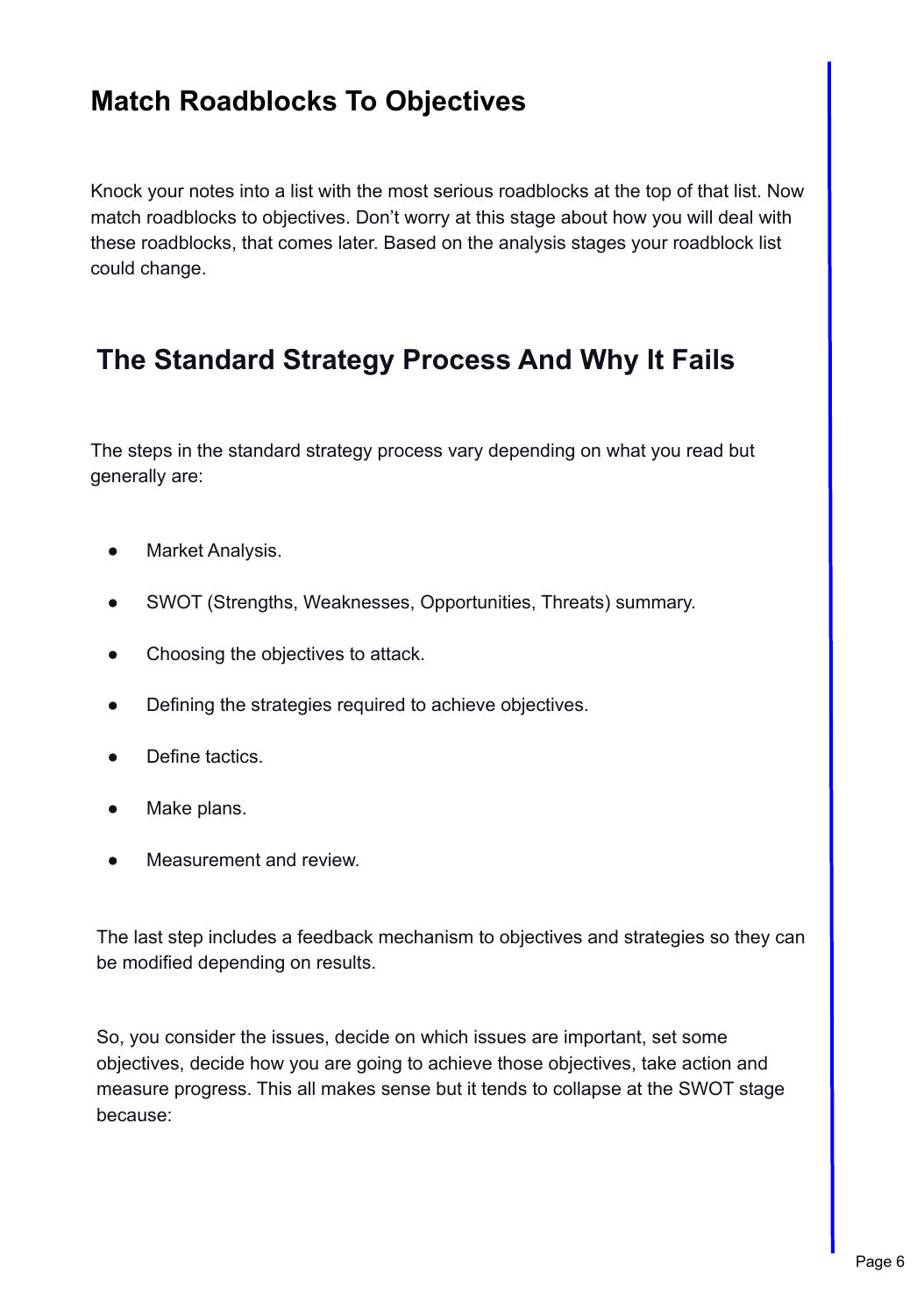- The analysis lacked focus.
- The analysis glossed over the real issues faced by the business.
- There are many possible ways forward. Choosing the best way is hard
- The world is not linear. You cannot predict what will happen.

The last point is the most important. If you intend to do 'A' you could reasonably expect 'B' to follow. But, in reality, it could be 'C', 'D' or 'E.' You make a plan today based on 'B' following on from 'A' but will that assumption be valid three months from now?

So what's the alternative? You can't sit around and wait for events to propel you forward (or sidewards, or backwards). You do need to analyse the situation, that is essential. You do need to decide on what is important. You do need some sort of plan to achieve your goal but the key is flexibility. Rigid plans that do not take account of what might happen (scenarios) are useless.

#### **The Market Analysis Process**

An analysis is the most important part of the process. It is also the most time consuming and requires the most (thinking) effort. Please don't neglect it as even if you go no further it could give you some real insight that you would otherwise miss. That insight might deliver more cash through the door. It could identify the risk factor that could one day take your business down. It can show your great new business idea is not so great after all.

The problem with the analysis stage is it is easy to wander off track. This is where the work you prepared earlier is important. Reference back to your notes on the why, the driver, deliverable, the need, competition and core. This is your starting point.

#### **Value Chain**

Before discussing the analysis steps it is important to understand the concept of the value chain. Again, this is an issue often glossed over by marketing strategy guides. An example from history may help illustrate what value chain is and why it is so important.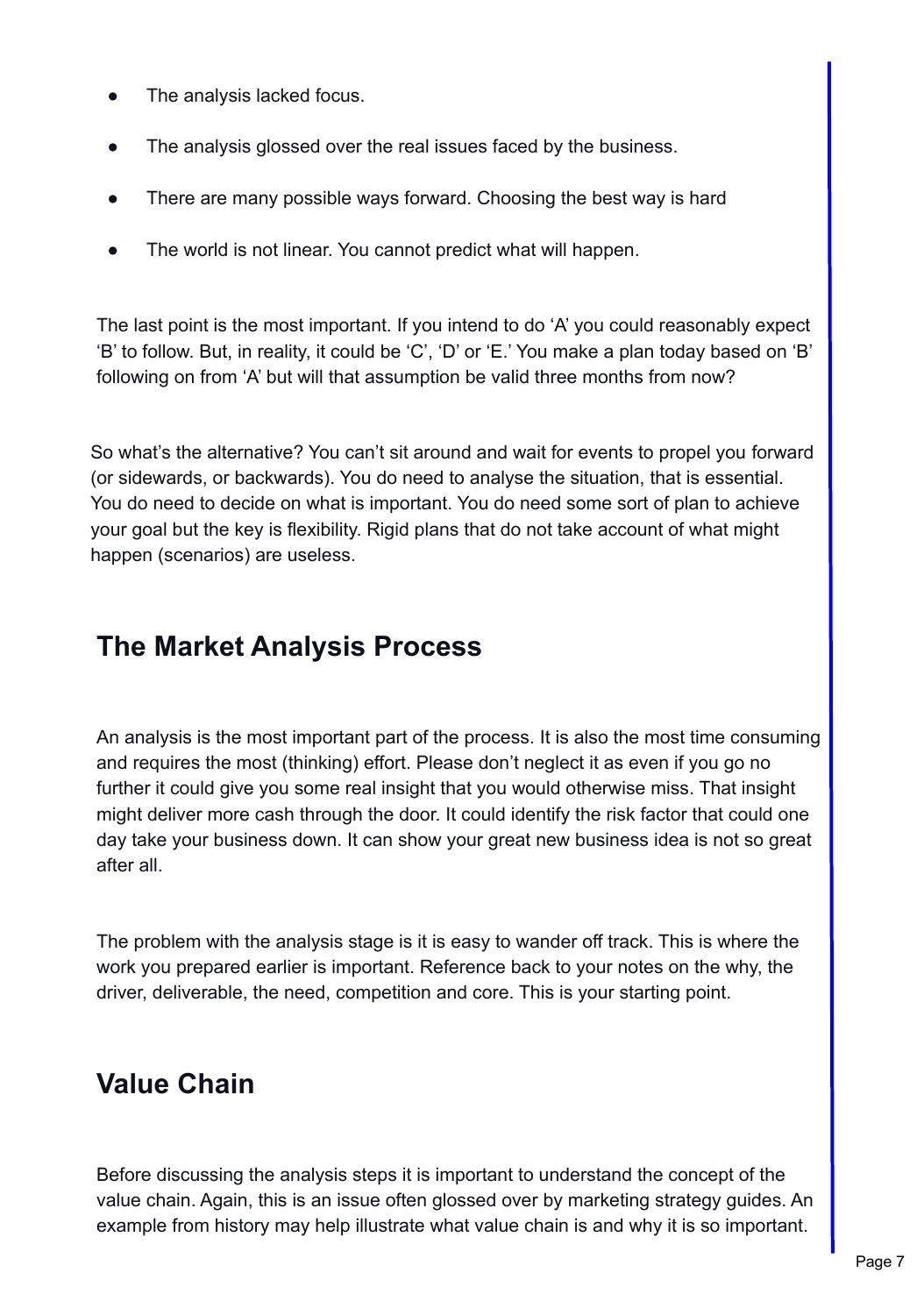At the battle of Crecy in 1346, the French army was devastated by English Longbowmen. At the battle of Agincourt sixty-nine years later the same result.

So the question is this. Why didn't the French decide in 1346, you know what we need some of those longbow things. Why at Agincourt was it not French longbowman against English longbowman. The French did have crossbowmen but their range and speed of fire were much lower than the longbow.

The answer is the French probably did covert the longbow but English archers were trained from childhood. Firing a longbow needed skill and strength. Remains of English archers show that years of longbow practice led to physical deformities. The French could not simply copy the longbow and put it into service.

The relationship to a business should be clear. Oh, that's easy, I will just copy what (insert competitor here) do. The problem is it is never that easy and the reason is their value chain. There is usually something about their systems, materials, purchasing power or the skills of their people that means they can do what they do and you can't. You might be able to copy but not quickly.

The important point to note is that the same applies to you. Your competitors cannot easily copy what you do. Why not? You need to know.

If you intend to start a new business it is important to identify your value chain. It is true there are some markets with lots of potential customers and unsatisfied demand. 'Me too' businesses can survive in those markets with no problem. If you do not intend to operate in one of those markets you need a value chain.

What is your value chain? Whatever it is, strengthen it and protect it. It might not be one thing, it might be the linkages between several things that are important. If you think your value chain is weak or (worse still) you don't believe you have one you need to work on it and fast.

There is a thought exercise to help known as VRIO. You can read more about it here https://www.process.st/vrio/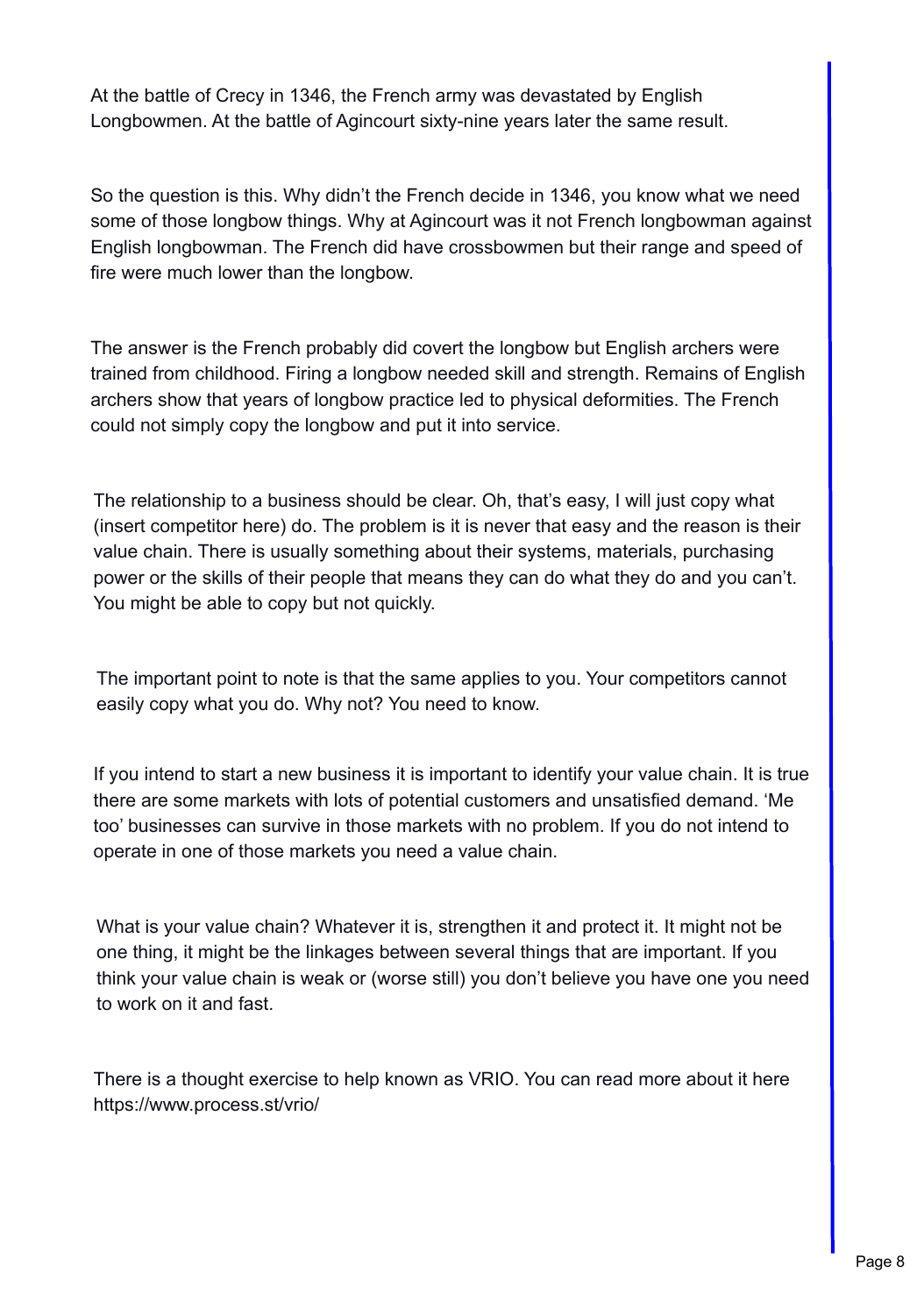## **Analysis - The Key Steps**

So you now have several lists. You should have:

- The Why
- The driver
- The deliverable
- The need
- **Competition**
- The core

You should know your geography and your objectives and you should have an understanding of your value chain. Even if you stop here you should have a much better understanding of your business and where you sit in the market than when you started.

The 'Why' and the 'Driver' we have dealt with as they feed into your goals. Your goals feed into your objectives. You matched objectives with roadblocks. It is now time to deal with the rest.

### **The Deliverable**

Start with the core deliverable you identified earlier. You probably defined it in general terms rather than a specific product. How do you support that core deliverable? Again honesty is the key here. How does your customer service rate? Can potential customers reach you? Do you respond to all messages? What other elements support the core? How strong are they?

If you are delivering a product how is it packaged? What about your administration, your invoicing, your follow up, the way you deal with problems or issues, how do they rate? You are looking for the simple things you do that annoy the customer. They may seem trivial but they all add up.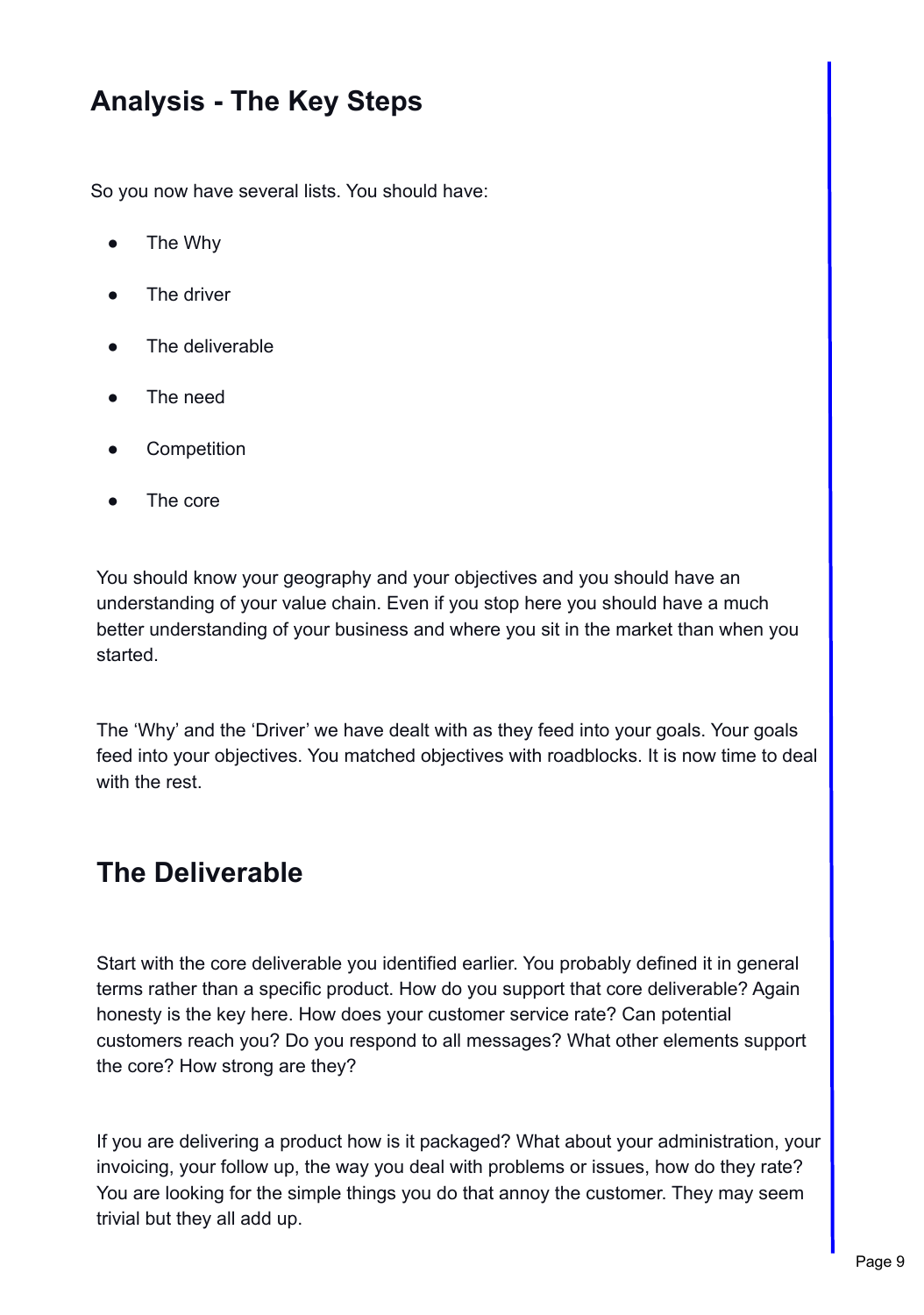With the minor annoyances out of the way, what can you improve? You can't improve everything overnight so what improvements will have the most impact. Put them in order.

Finally, take a look at how you rate against the 4A's (Awareness, Acceptability, Accessibility and Affordability). I recommend the book 'The 4A's of marketing' by Jagdish Sheth but in summary:

- Prospects need to be aware of your product or service.
- It must fit with their needs and values.
- They must be able to easily access your product or service when they want it.
- It must be affordable and remember affordability is different to price.

Keep your notes for future reference but summarize the key points. What are the positives and what needs attention? Your findings may feedback to your objectives. If you need to go back and make changes, that's fine. It is the way a strategy process should work.

Now dig into the details. Look at your numbers. What (product or service) have you delivered? Rank them by value and profitability. Are there some surprises (there often are) and if so do you need to modify the assumptions you made earlier in the process.

## **The Need**

Again, start with your initial notes. Then look at the history of what you have delivered and to whom. Try to spot common needs then break down what you have delivered against those common needs. Take the highest value groups and analyse the profitability of each. The highest value/most profitable need groups are your key segments. Do these segments match with your original definition of need? Compare and re-think if necessary.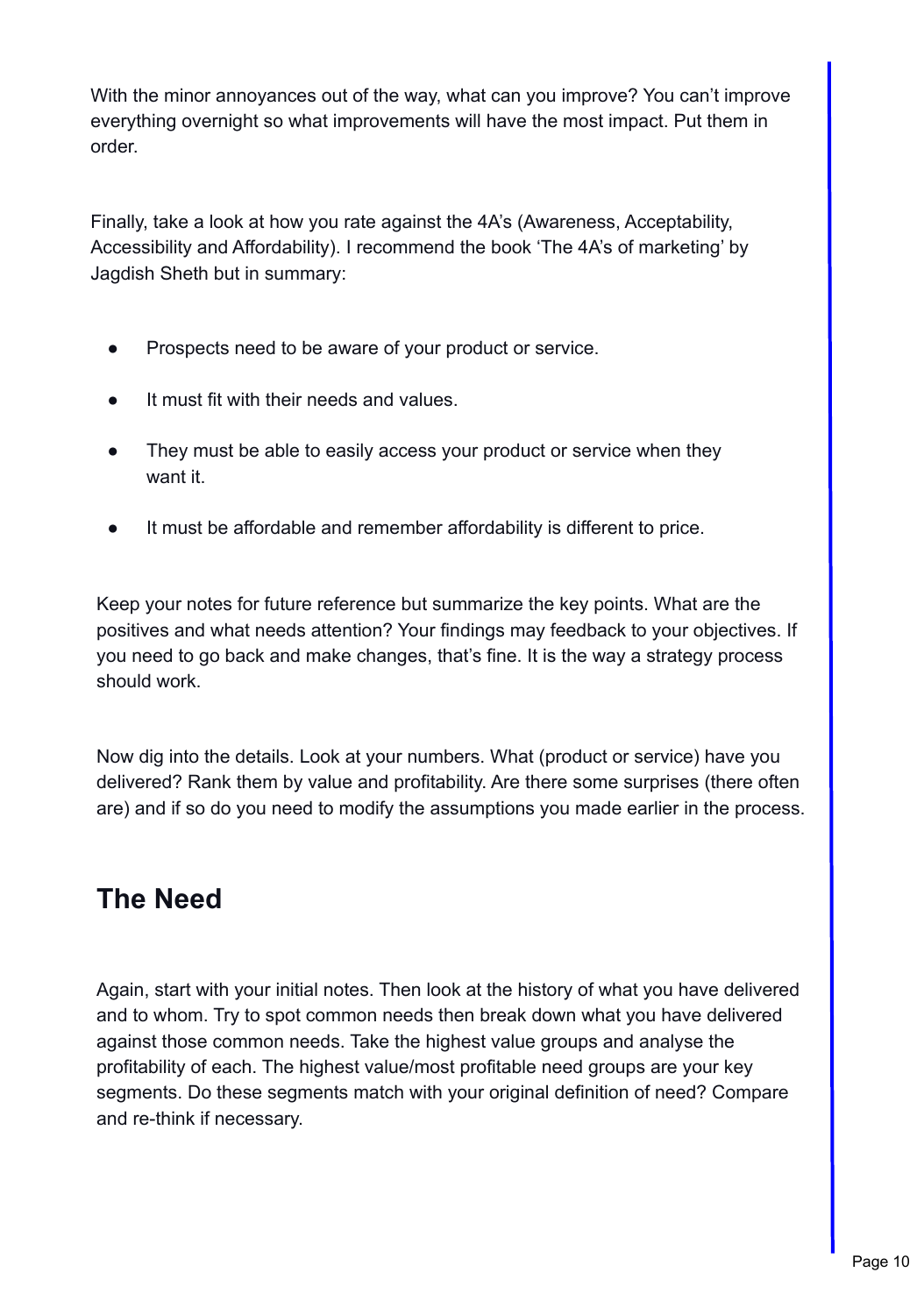Check for rising stars. Is there a need group that has jumped in value or profitability in the past twelve months? The reasons behind that change are worth considering in more detail.

Try to think through what problems each of those key segments is trying to solve. Is that what you deliver? Could you tweak what you deliver to better satisfy the basic need? Again, it may be necessary to go back, change what you prepared earlier then go again. Constantly making changes is frustrating but it will also save you money. What are the costs if you take the wrong direction?

What else could your key segments need that you are capable of delivering. How easy would it be to deliver those extras? Feed this information back into your deliverable notes.

## **The Competition**

Now for each of your segments who else satisfies their core need. Remember to consider more than your current competition. Concentrate on the need not the product or service. Who is satisfying that need? Refer back to your original list. Are there now more potential competitors that you need to consider.

When you have your competition, take the top two or three and analyse each of them against the 4A's. Also, analyse their value chain. Where are they weak? What are they good at that you should try to improve? Again, pick only the most important items from your notes.

Review the potential extra services you identified during the need exercise. Who is the competition for those and what is their value chain?

### **The Core**

Now take your notes on the deliverable, need, competition and value chain. Take the notes you took on your first analysis of core. Pull those notes into order based on only the positives and you have why a customer should buy from you. This is what you will focus on to deal with roadblocks and achieve your objectives.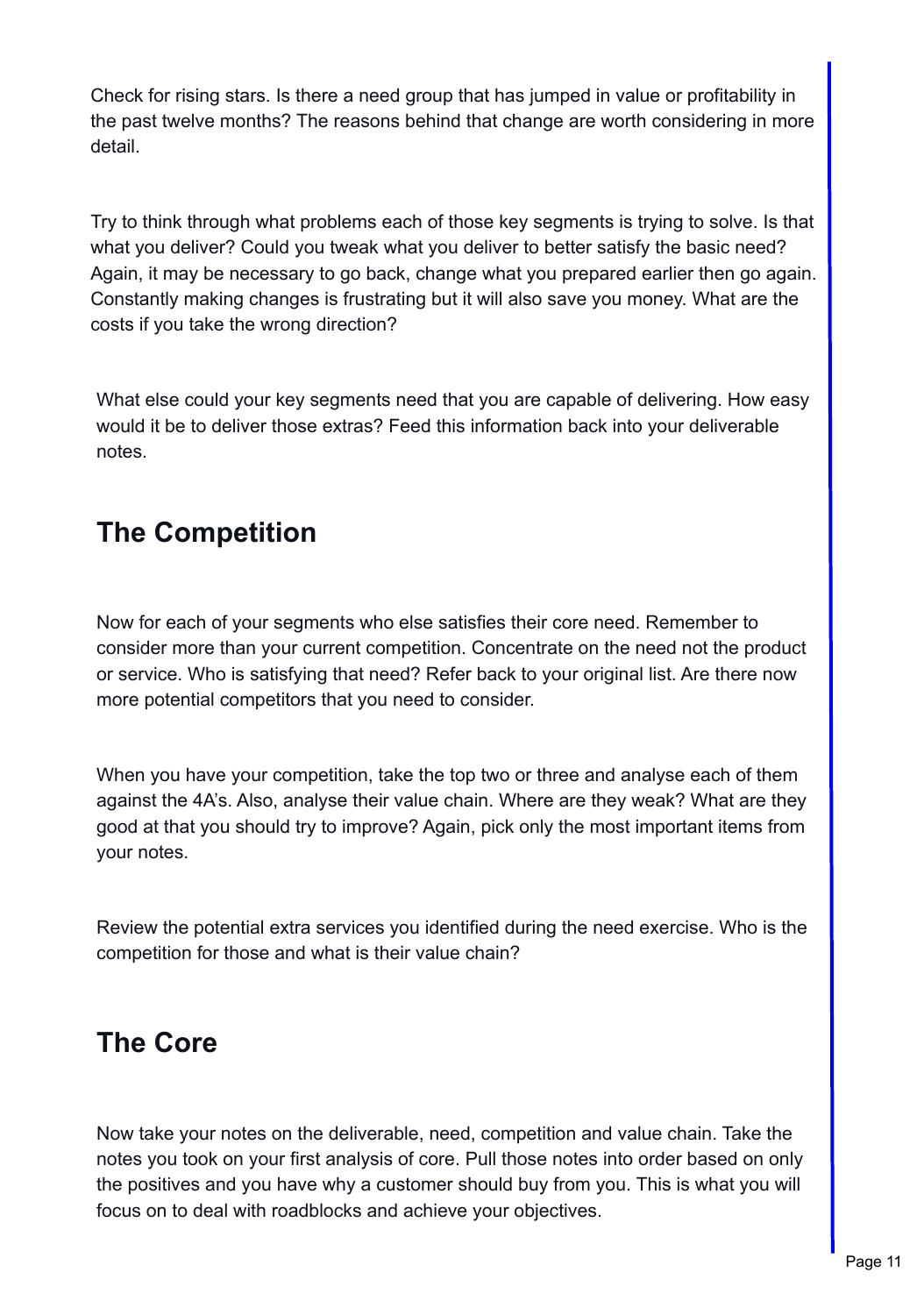Now take the negatives and add them to your list of roadblocks. Finally, take everything you have learned from your analysis and update and refine your value chain. Now to deal with the last step, plotting a (flexible) way forward.

You have listed the reasons (positives) a prospect should buy from you. You identified your strengths (value chain) and those of your competitors. You identified your goals and objectives and the roadblocks (negatives) that could stop you from achieving those objectives.

It is now time to develop your strategies. That is, armed with your positives how are you going to deal with the roadblocks (negatives) that could stop you from reaching your objectives. Strategy is simply the way you decide to overcome the roadblocks that stop you from moving forward.

That is why the roadblock section is so important. If you are not honest with yourself and identify the real roadblocks to progress you will not make any progress. You have not dealt with the problem.

It is important to write down your thought process. Record the strategy you decide upon and your reasoning. You will need to refer back to it as the situation unfolds. The important point to note is you never have a finished planning document, it evolves over time.

If everything works out as you expect, great. If not, rather than get despondent it is helpful to refer back to why you made a decision. What happened that you did not expect? Identify it, fix it and move on.

You should try to pick up on evolving threats at an early stage and deal with them. Continue to review and build your value chain.

#### **Your Position In The Marketplace**

You need to use your analysis to define your place in the market (positioning). You need to always keep this in mind when considering your strategy and tactics.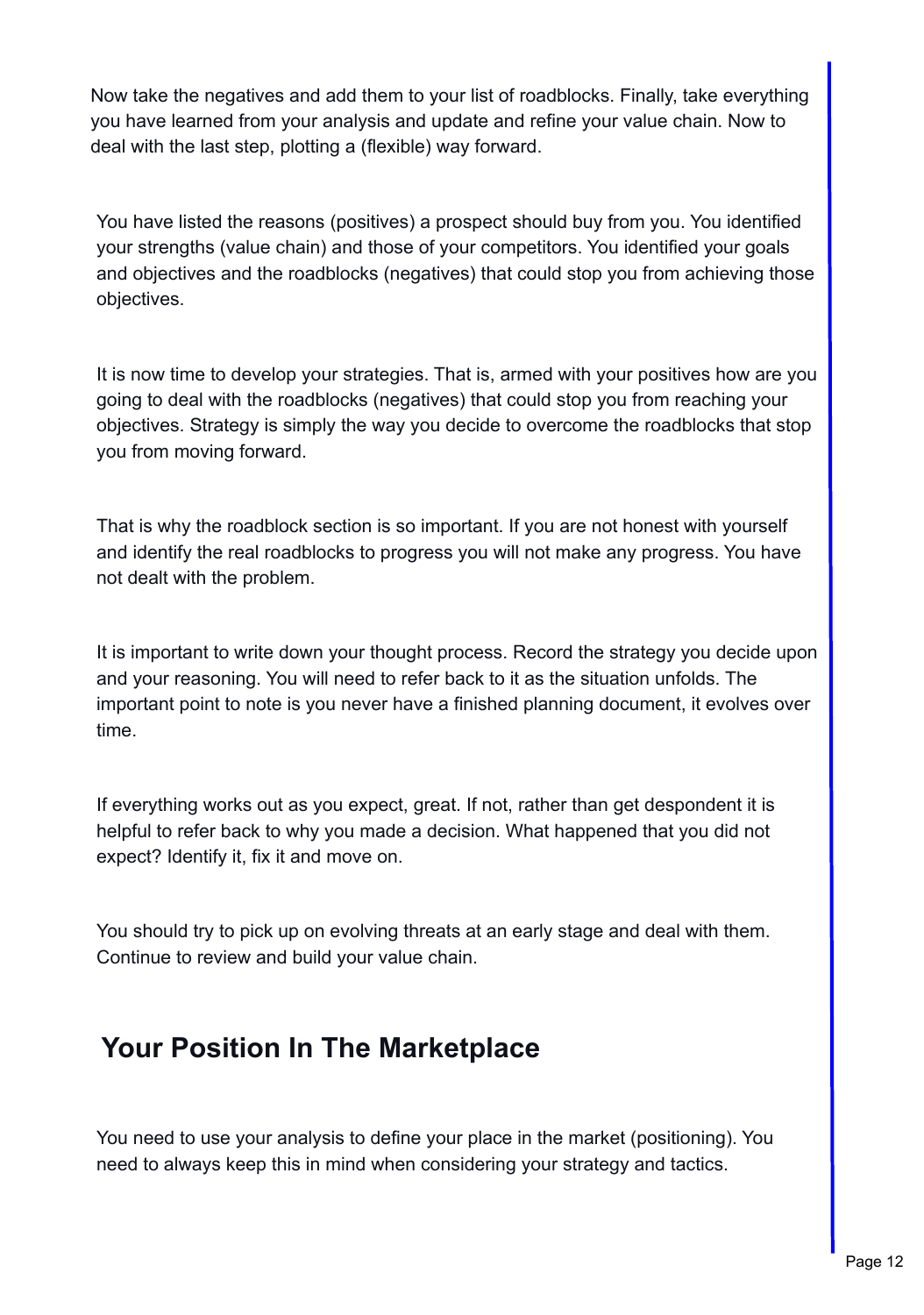There will be many that hold a stronger position than you. To attack them head-on would be foolhardy but you might be able to exploit a weakness. Re-visit their value chain and compare it with your own.

You need to be realistic and understand your current place in the market. You might be able to improve that place over time but you need to be aware of your starting point.

## **Your Customer**

Your analysis should lead you to identify specifically who your target customer is and (even more important) who they are not. It sometimes helps to write down a description of your perfect customer.

Focus only on your target customers and what you will offer those customers. Do not try to be all things to all prospects.

Your position in the market (see above) may prevent you from accessing some customer groups. Or, there could be something that blocks your access to some customer segments. Find a way around a roadblock (a strategy) or if that is not possible accept it and move on.

Some customer groups might seem attractive as they are an easy win. If they are low value and/or high maintenance it is often better to target your effort elsewhere. Giving up short term turnover (not necessarily profit) for medium term to long term gain is always hard but it is something you should consider.

### **Your Focus**

You cannot address all your objectives at once. You don't have the resources for that and it is way too complex. The world is not linear B rarely follows naturally from A, things change. You need to pick an objective and deal with that one first. When you have dealt with it, move on to the next.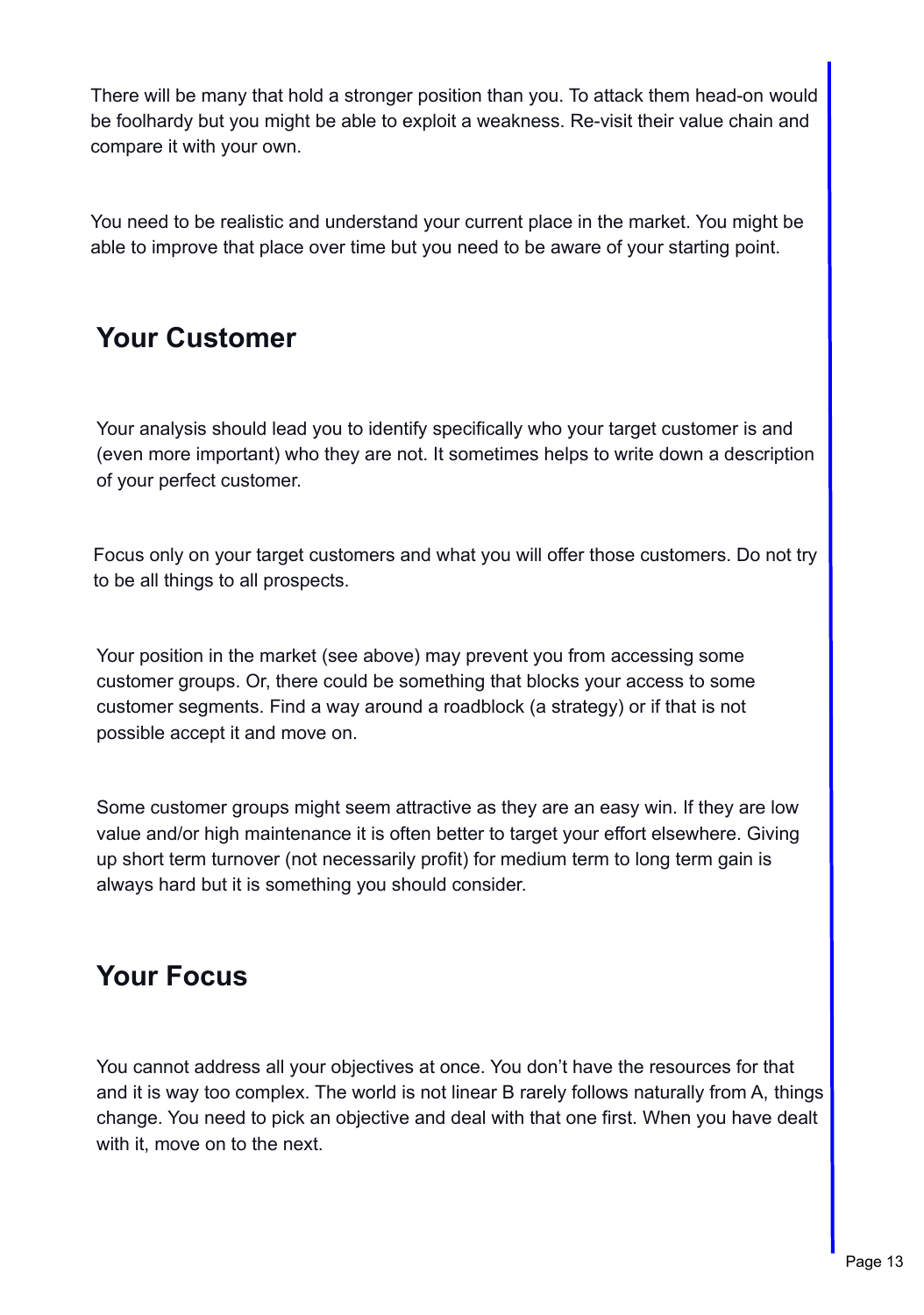When you reach a natural stop, start on the next objective, then the next. All the time things will move and change. If you set them correctly your goals should not change. Although they may need minor tweaks, the same should apply to your objectives. Everything else will change.

You cannot expect to achieve objective A, then move on to objective B, then C until your goals are magically achieved. Instead, you pick an objective, develop a strategy, deliver on that strategy then re-evaluate the situation.

You may have planned to deal with objective A, then B. But circumstances could dictate it is best to move to objective D. It is possible to juggle several strategies (and the tactics to achieve those strategies) at one time.

## **Developing A Strategy**

You know what you have to achieve. You know what tools you have in your armoury and you know what stands in your way. You should have some gut feel on the best way forward and you should not ignore it.

A strategy is a best guess (a hypothesis) on the best way forward given the information available to you. You don't have perfect information and the environment will constantly shift around you so all you can do is decide on a way forward, record it, act on it and measure the result.

### **Tactics**

Tactics are the tools you decide to use to deliver on your strategy. For example, if your objective is to increase sales by 'X'% by 'Y' date and the roadblock is you don't have enough sales leads you will need a strategy to overcome that.

You might decide your website is so convincing all you need to do is drive traffic to the site and prospects will get in touch. There are several possible ways to drive traffic including paid ads and SEO. These are your potential tactics. You choose one (or more) tactics, set expectations, deliver them and measure the result.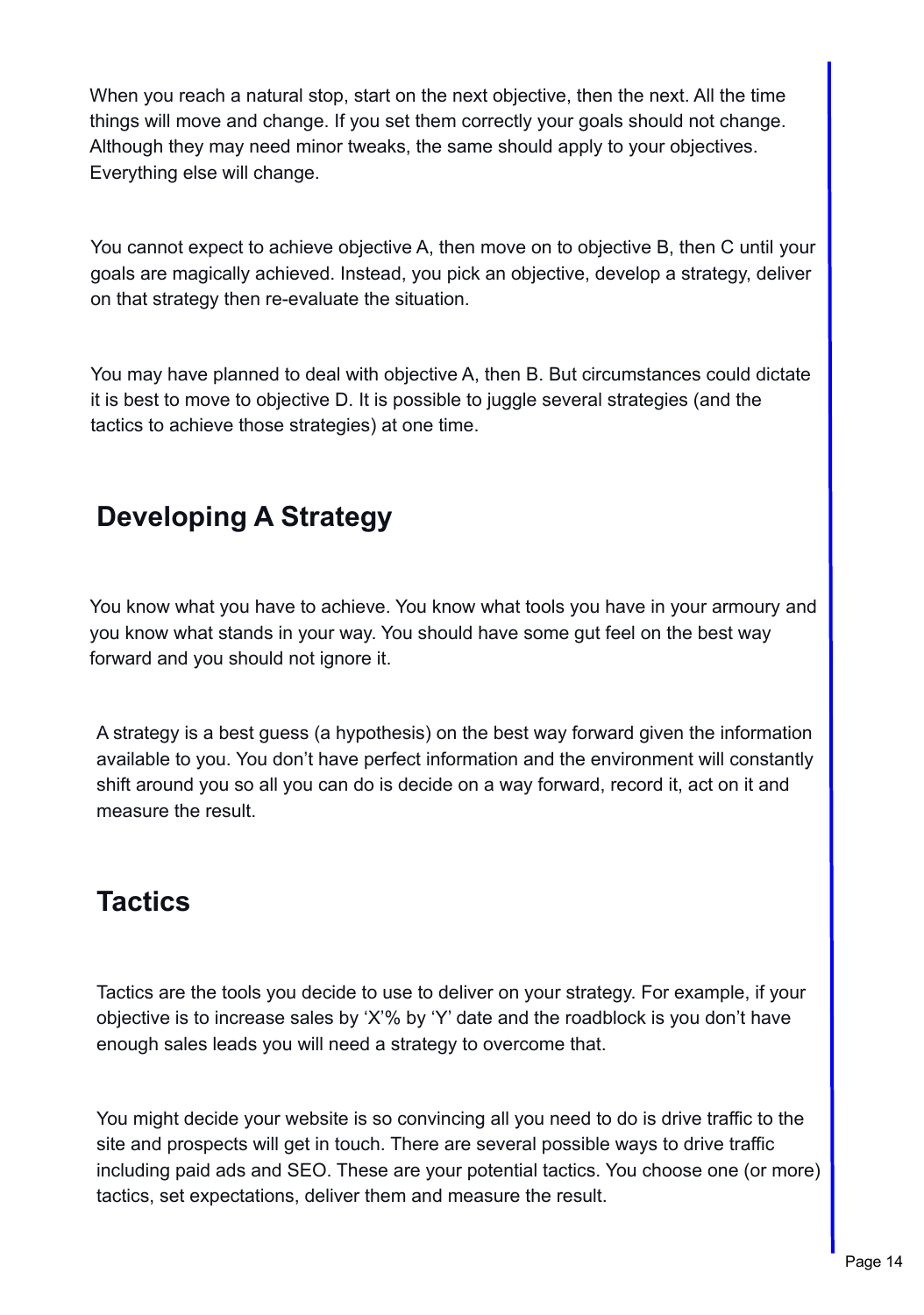You could find out you were wrong. You might drive lots of traffic to your website but it does not convert. Why not, what happened? Find it, fix it, and try again.

Digital marketing could be a complete waste of time and effort for your business. If so you need a different set of tactics. Perhaps direct mail will work for you or local advertising or networking. The principles remain the same - select, deliver, measure, adapt (or not), repeat.

## **Evaluate Success**

The detailed analysis work you carried out will not remain valid for long. You need to constantly re-evaluate what is happening in the market and the environment. Combine this information with what you learn when delivering your tactics. Learn your lessons, modify your tactics (if necessary) and go again. Strategy and planning is not a one time exercise, it grows and develops over time.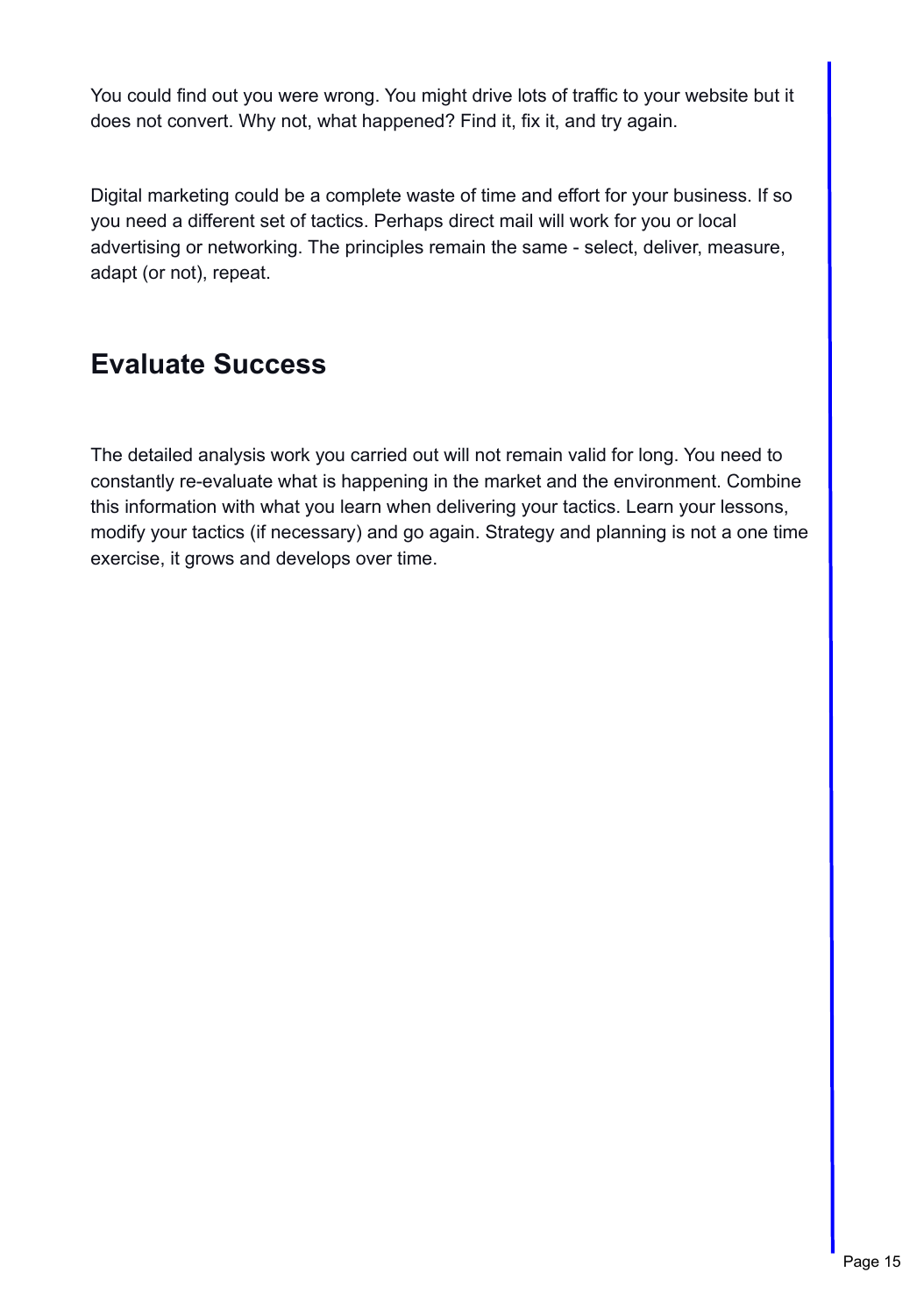## **Business and Marketplace - Summary**

WHY

DRIVER

DELIVERABLE

NEED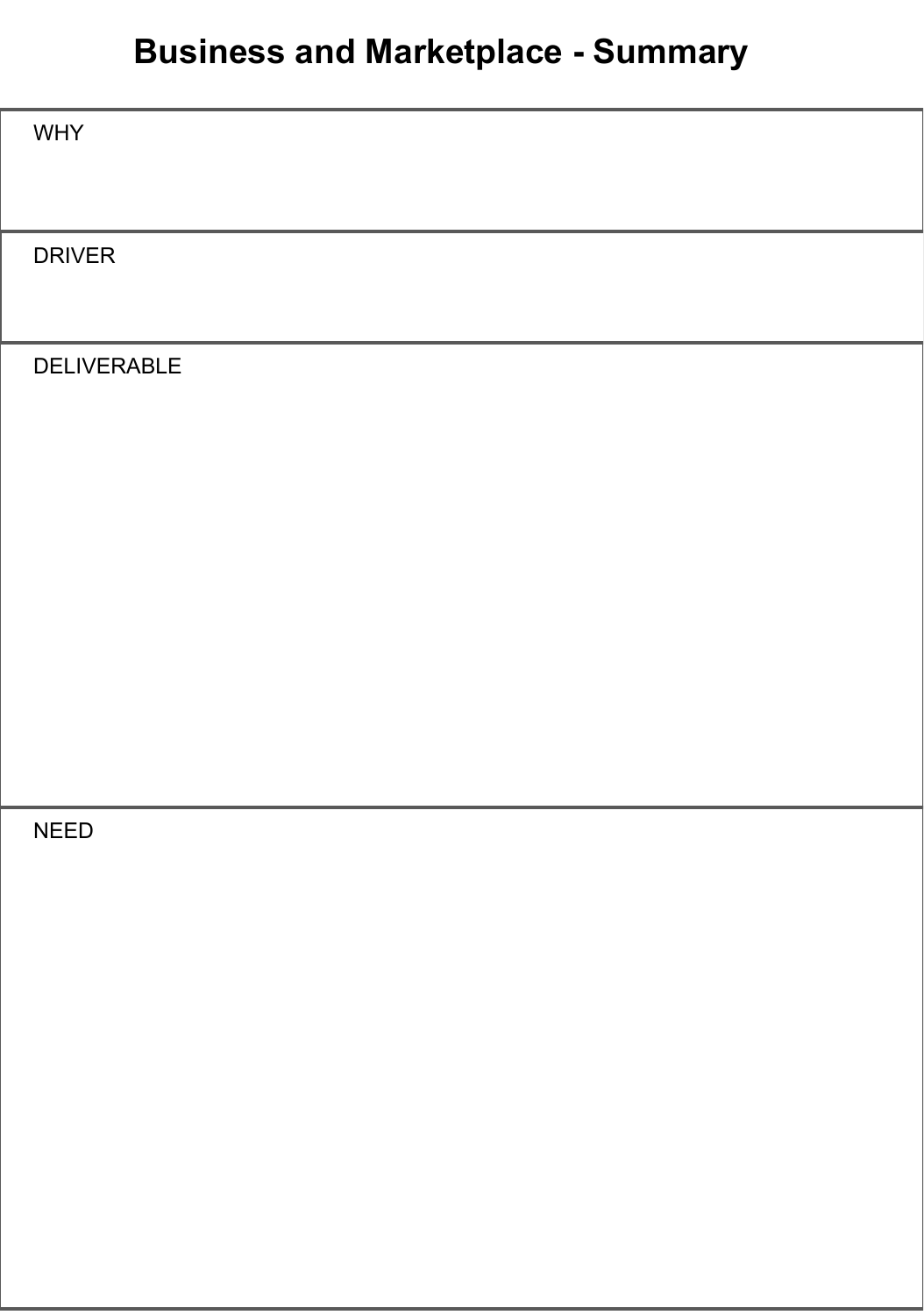#### **COMPETITION**

CORE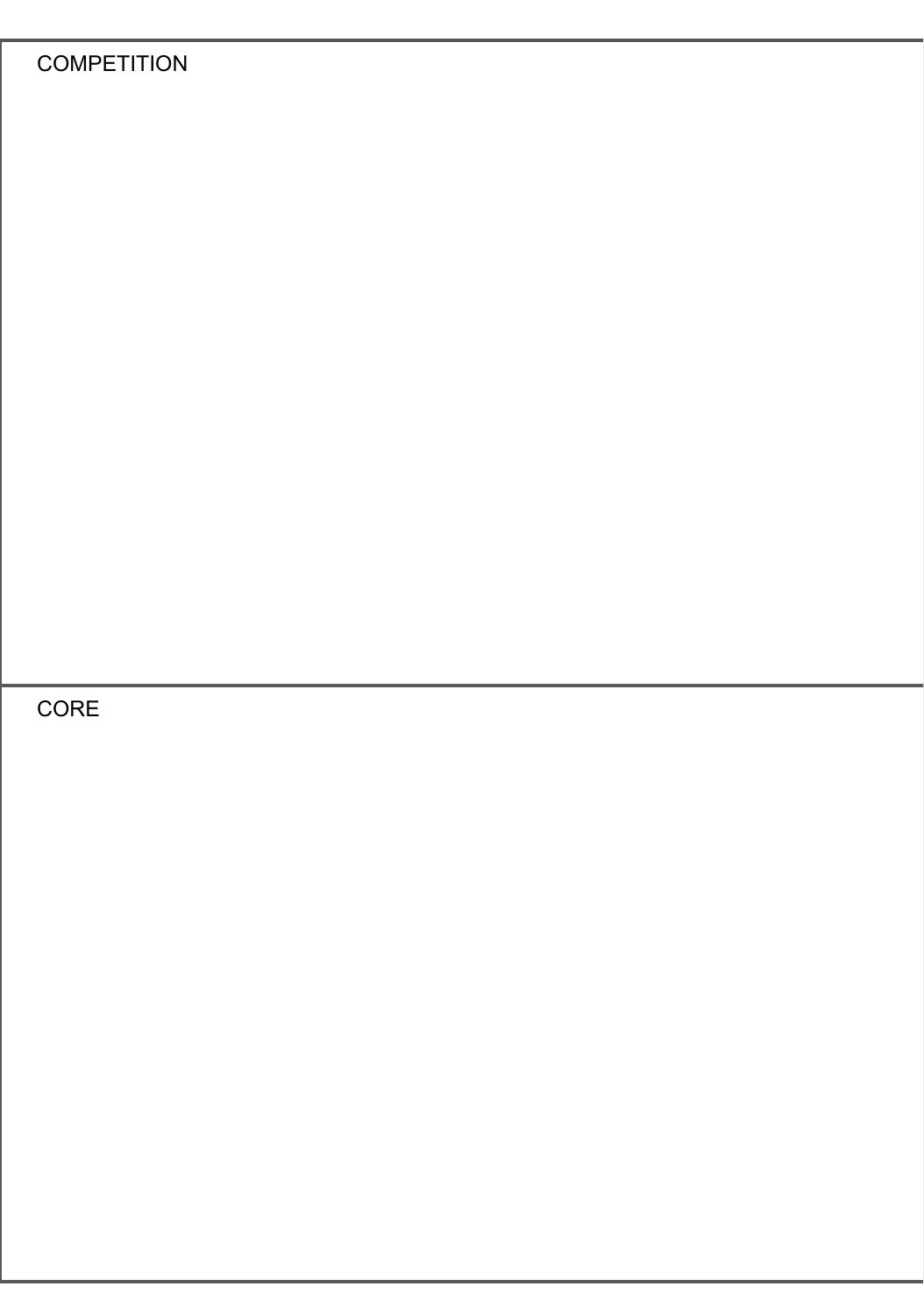GOALS

OBJECTIVES ROADBLOCKS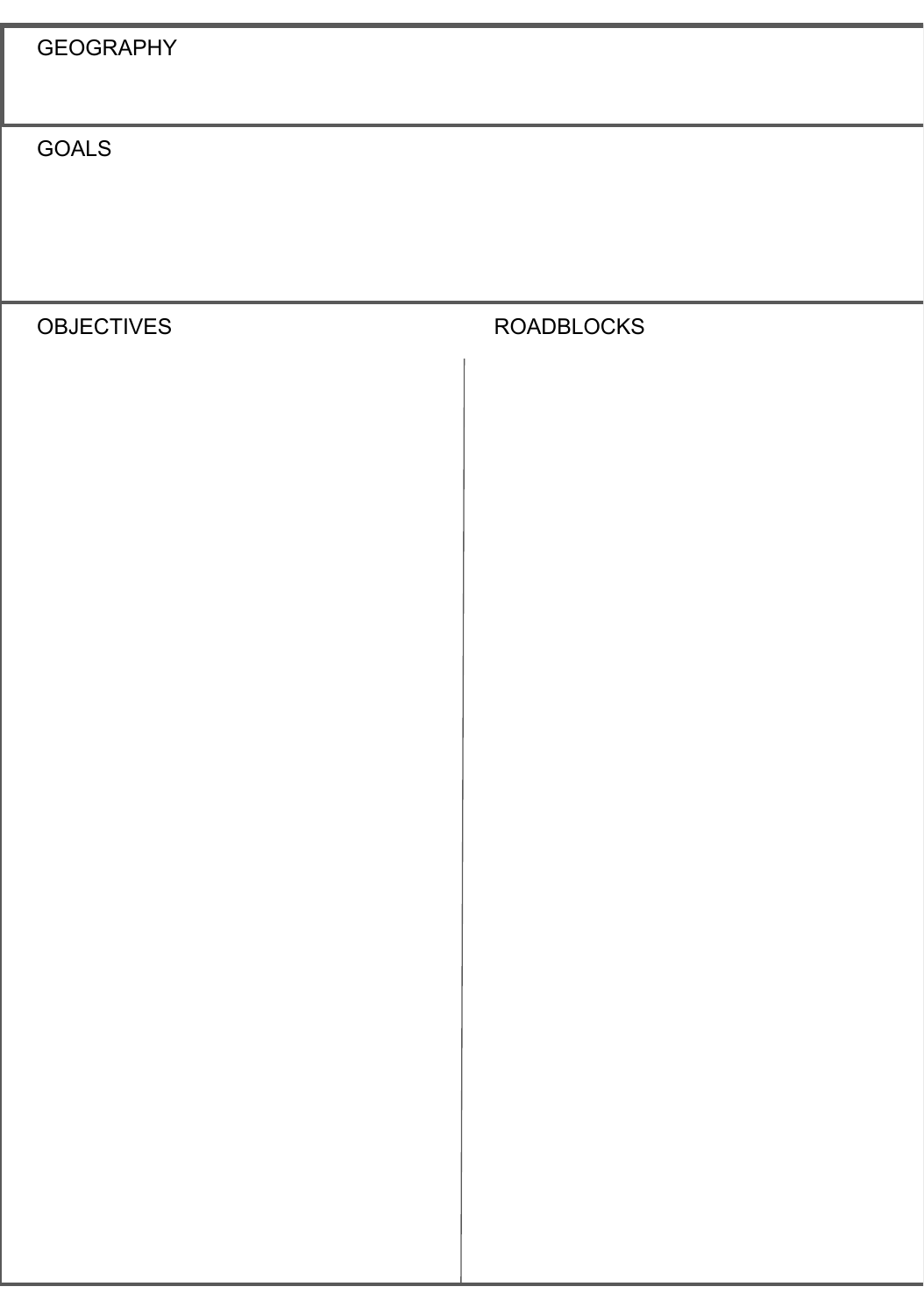| <b>VALUE CHAIN</b> | <b>VALUE CHAIN - Competitors</b> |
|--------------------|----------------------------------|
|                    |                                  |
|                    |                                  |
|                    |                                  |
|                    |                                  |
|                    |                                  |
|                    |                                  |
|                    |                                  |
|                    |                                  |
|                    |                                  |
|                    |                                  |
|                    |                                  |
|                    |                                  |
|                    |                                  |
|                    |                                  |
|                    |                                  |
|                    |                                  |

POSITION IN MARKETPLACE

IDEAL CUSTOMER DEFINITION